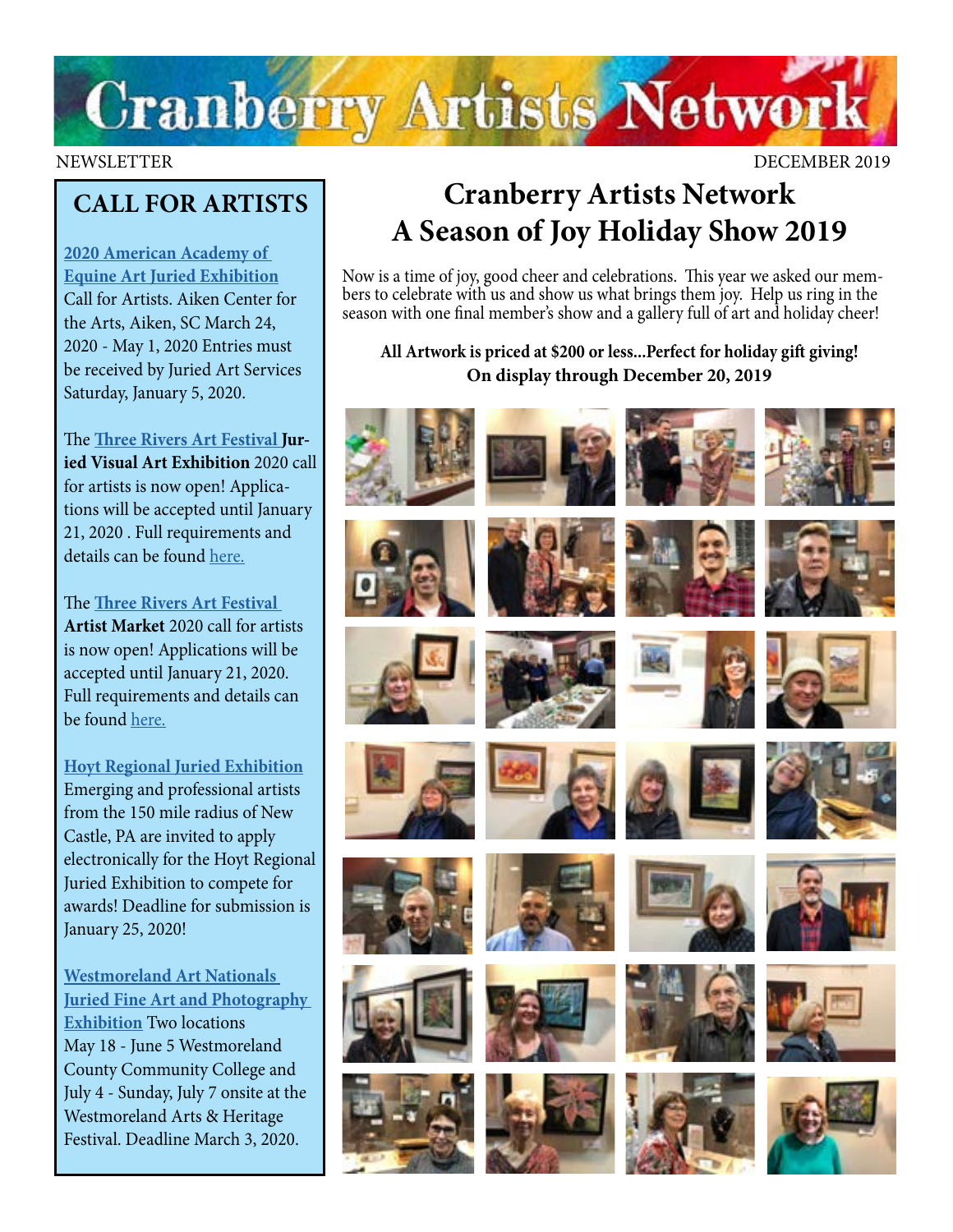### **CRANBERRY ARTISTS NETWORK 2019 CALENDAR OF EVENTS**

Dec 5 General Membership Meeting 6:30-9pm 6:30-7:15 business meeting, 7:30 demo presentation by artist [Bill Karraffa](https://www.facebook.com/profile.php?id=100011382820903)

Dec 20 Holiday show ends, artwork pick up 4-7pm

*Please note: There will be no First Tuesday drawing In January due to New Years.*

*Our 2020 calendar will be published in our January newsletter.*

#### *Dear Members,*

*2019 is rapidly becoming history! Our CAN dues run from January through December 31. So as of January 1, your dues for 2020 will come due. This is your "early reminder".*

*Active Members must pay yearly dues of \$25 by January 31. If a couple is both members of CAN, their membership is \$40. After January 31, the active Member's dues will increase by \$5 to \$30; couples will increase to \$45. Nonpayment of dues by March 31will result in loss of membership. Active Members who have lost their membership for nonpayment of dues will need to go through the screening process to be reinstated as an active Member again.*

*You can mail check payable to Cranberry Artists Network to the following address:*

*Cranberry Artists Network c/o Marcy Bogdanich PO BOX 174 Mars, Pa 16046*

*You can also pay at our membership meeting on December 5.*

*Thank you, Mary Jane Hadley Membership Chair*

# **Cranberry Artists Network**

## **DECEMBER FEATURED ARTIST Kathy Bischak**



Kathleen H. Bischak is a retired art teacher who lives in New Sewickley Township.

Most recently, Kathy has been working on paintings with oil or acrylics, and charcoal and pastel drawing. She taught art at Evans City School ( Seneca Valley School District) for 31 years, and has taught art privately. Kathleen

also does commissioned portraits of people and houses. She is influenced by the Impressionists, and studies drawing with Elizabeth Castonguay. She has studied with Christine Swann, Bob Burridge and Joe Sweeney. She has a BS in art education from Edinboro State College and an ME with credits from Kutztown University and University of the Arts in Philadelphia.

Kathy is the Publicity Chair for Cranberry Artists Network and Beaver Valley Artists, Art committee member of Merrick Art Gallery Associates, and Pittsburgh Society of Artists & North Hills Art Center member.



Her recent exhibits include:

Recollections 3 Person Show at Merrick Art Gallery 2017 Beaver Valley Artists Annual Juried Show- all shows - 2007 -2019 Sweetwater Art Center, Sewickley, Self Portrait show, "Inception of Sleep" Spring 2011

Merrick Art Gallery—Merrick Masters Juried Open Show 2012, 2014, 2016 AABC Nature and Wildlife Show -1st place painting "View from Graces" North Hills Arts Center many shows. (Most recently won HM in Pet Show) All Cranberry Artist Network Shows including acceptance in all Martinis With Monet Open Juried Show (Most recently received the People's Choice Award in the 2019 "A Season of Joy" Holiday Show.)

Pittsburgh Society of Artists (most recently accepted in 2019 Small Works, and Members juried)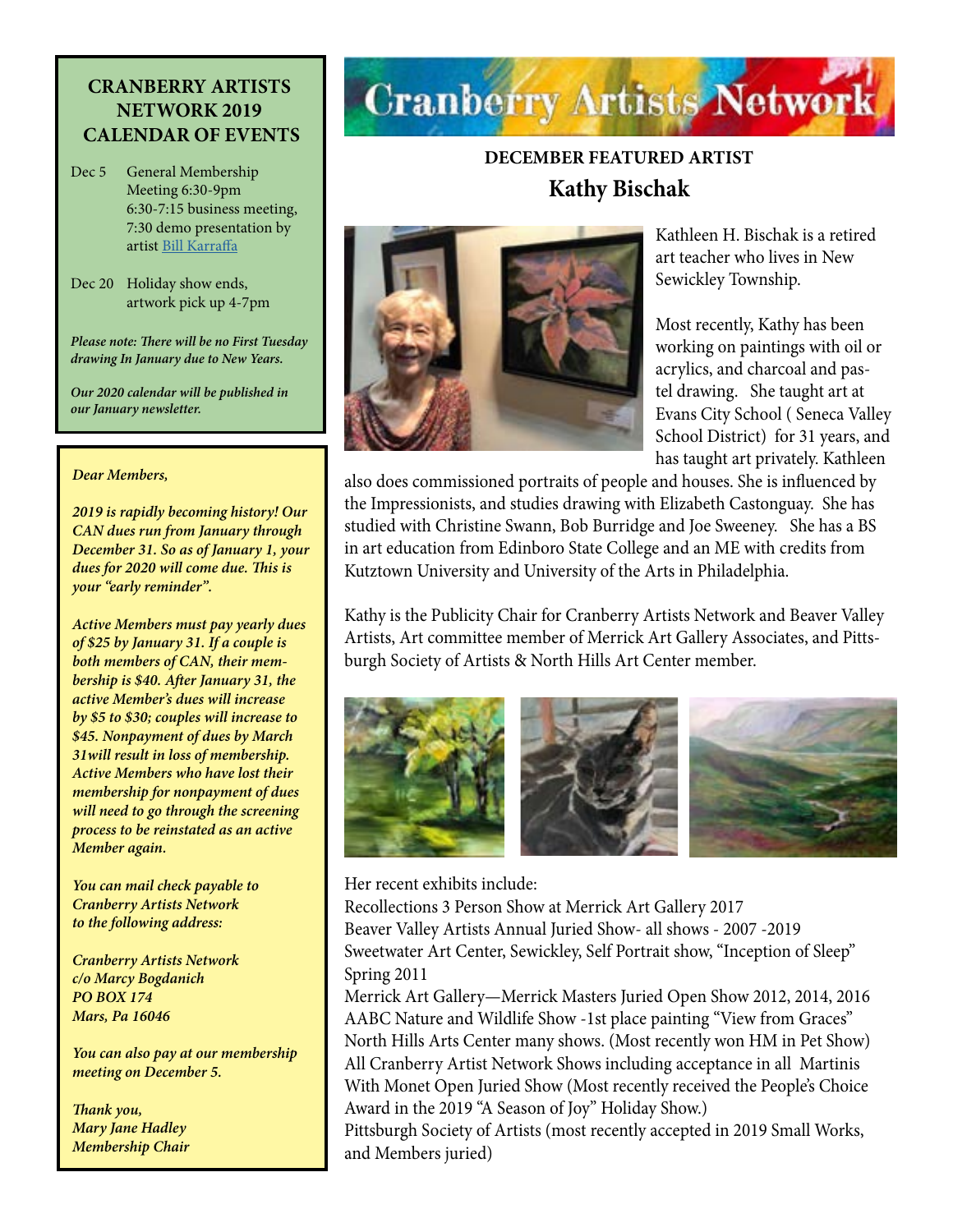

MEMBER NEWS



**[Carol Scheftic](http://convergentseries.com/)** enjoyed hosting small groups of members of the Pittsburgh Society of Artists in her Regent Square studio as part of their semi-annual meeting. CAN members are invited to visit during her Second Saturday Studio Open House next month, December 14, from 1 to 5 pm, at 7604





Charleston Avenue, 15218 (just off the Edgewood/Swissvale exit from the Parkway East). She will also be selling a wide range of pieces at the [Arts & Crafts Fair](https://www.facebook.com/events/2379083915743888/) hosted by the CC Mellor Library in Edgewood on December 7, from 9 am to 6 pm. Would you prefer to stay north of Pittsburgh? A small sample of Carol's work will be available in the Holiday Artisans Market of the [North Hill Art Center](https://northhillsartcenter.org/events
) in Ross Twp and (year-round) in the [Gift Shop](https://www.hoytartcenter.org/gift-shop) at the [Hoyt Art Center](https://www.hoytartcenter.org/holiday) in New Castle and at the [Portage Hill Gallery](https://www.portagehillgallery.com/gallery
) in Mayville, NY. Do your travels take you south of the city? You can find a mid-range selection of hers at [The Artsmiths](https://artsmithspgh.org/shop/
)  [of Pittsburgh](https://artsmithspgh.org/shop/
) in Mt. Lebanon and [Artsmiths'](https://www.nextpittsburgh.com/city-design/the-artsmiths-of-pittsburgh-will-operate-two-locations-for-the-holidays-then-move-permanently-to-carnegie/)  [pop-up shop](https://www.nextpittsburgh.com/city-design/the-artsmiths-of-pittsburgh-will-operate-two-locations-for-the-holidays-then-move-permanently-to-carnegie/) (and future home) in Carnegie.

[Gina Judy](http://www.facebook.com/gina.judy.31) had two pieces of her work accepted into "Women in Art", Seton Hill University, Greensburg, show that recently ended. She also has one piece in Pittsburgh Society of Artists' Annual Show,at Panza Gallery, through November 29 and another one in Pittsburgh Watercolor Society Show at The Wilkins Center, "In the Neighborhood" which ends Nov. 15. Gina also received First Place in Watercolor Show at the Tuscarawas Center for the Arts, New Philadelphia OH, through January and received an award at the Tuscarawas Center for the Arts, Tuscarawas Guild Sponsored-show, on display through Dec. 14. She also had two themed-pieces in Kansas-City Zoo Fundraiser, Jones Gallery, Kansas City, and two in "Artists who Teach" Show in North Carolina.

**Cranberry Artists Network**

## **Back Hall Gallery and Glass Case Show Schedule**

Back hall gallery artists please send Kathy Bischak your bios, headshot/photo, photos of artwork, website and contact info now so she can prepare press releases in advance.

November/December 2019 **Annual Holiday Show**

January 2020 **New Members Show**

February 2020 **Thomas D'Andrea**

> March 2020 **Alicia Stankay**

April 2020 **[Monica Hietsch](https://www.monicahietsch.com/)**

May 2020 **Krishna Rathod**

June 2020 **[C. Keith Jones](http://ckeithjonesartist.com/)**

July/August 2020 **Figure Drawing Show**

Please contact Vickie Schilling, exhibitions chair with any questions Shows@cranarts.com